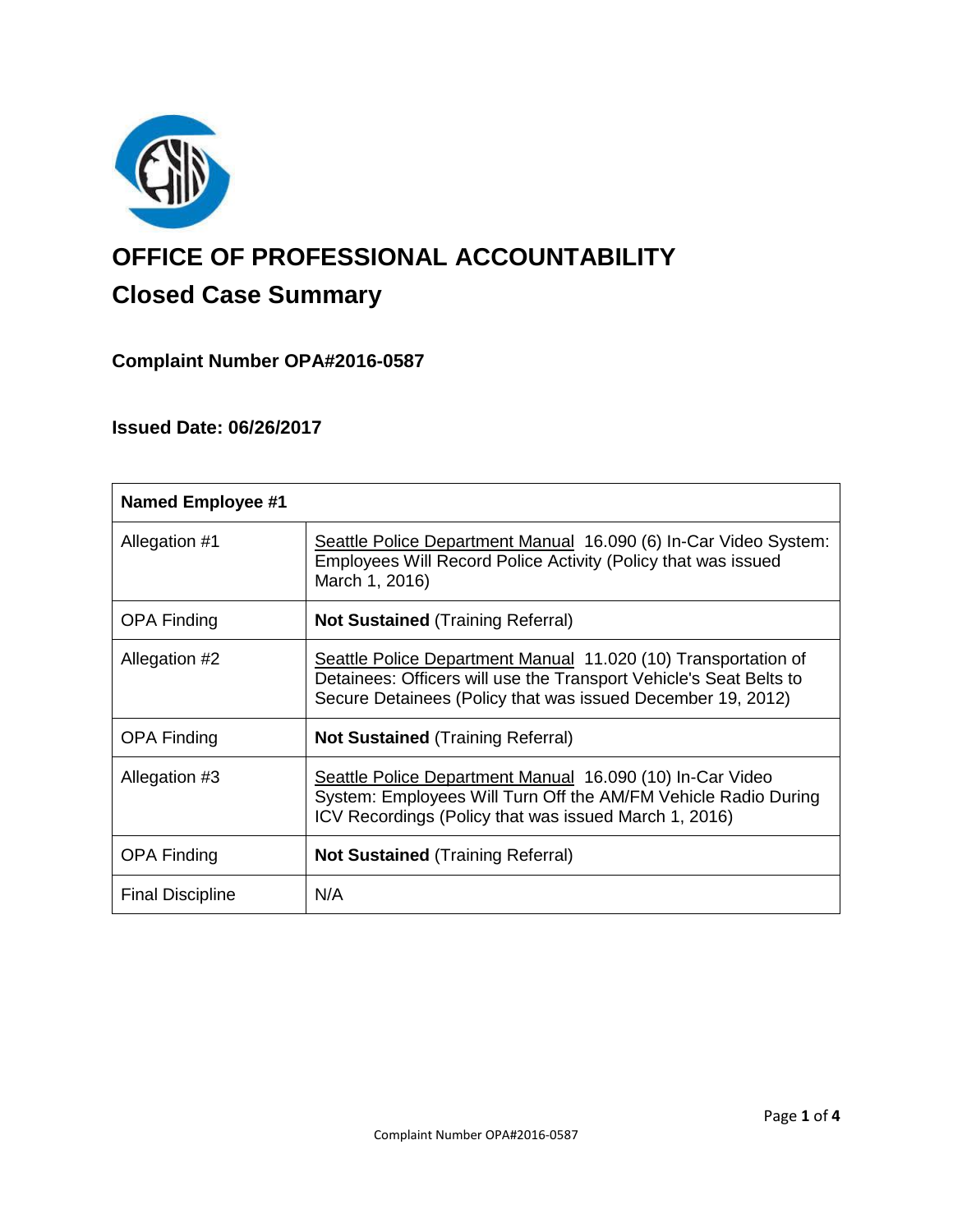| <b>Named Employee #2</b> |                                                                                                                                                                                                     |
|--------------------------|-----------------------------------------------------------------------------------------------------------------------------------------------------------------------------------------------------|
| Allegation #1            | Seattle Police Department Manual 11.020 (10) Transportation of<br>Detainees: Officers will use the Transport Vehicle's Seat Belts to<br>Secure Detainees (Policy that was issued December 19, 2012) |
| <b>OPA Finding</b>       | <b>Not Sustained (Training Referral)</b>                                                                                                                                                            |
| Allegation #2            | Seattle Police Department Manual 16.090 (6) In-Car Video System:<br>Employees Will Record Police Activity (Policy that was issued<br>March 1, 2016)                                                 |
| <b>OPA Finding</b>       | <b>Not Sustained (Training Referral)</b>                                                                                                                                                            |
| Allegation #3            | Seattle Police Department Manual 16.090 (10) In-Car Video<br>System: Employees Will Turn Off the AM/FM Vehicle Radio During<br>ICV Recordings (Policy that was issued March 1, 2016)                |
| <b>OPA Finding</b>       | <b>Not Sustained (Training Referral)</b>                                                                                                                                                            |
| <b>Final Discipline</b>  | N/A                                                                                                                                                                                                 |

## **INCIDENT SYNOPSIS**

The Named Employees responded to a Trespass call for service.

#### **COMPLAINT**

The complainant, a supervisor within the Department, alleged that the Named Employees did not properly activate their In-Car Video (ICV) until after they arrived at the incident. While the ICV was activated the AM/FM radio was still on, and the Named Employees also did not put a seat belt on the suspect during transport.

## **INVESTIGATION**

The OPA investigation included the following actions:

- 1. Review of the complaint memo
- 2. Review of In-Car Videos (ICV)
- 3. Search for and review of all relevant records and other evidence
- 4. Interviews of SPD employees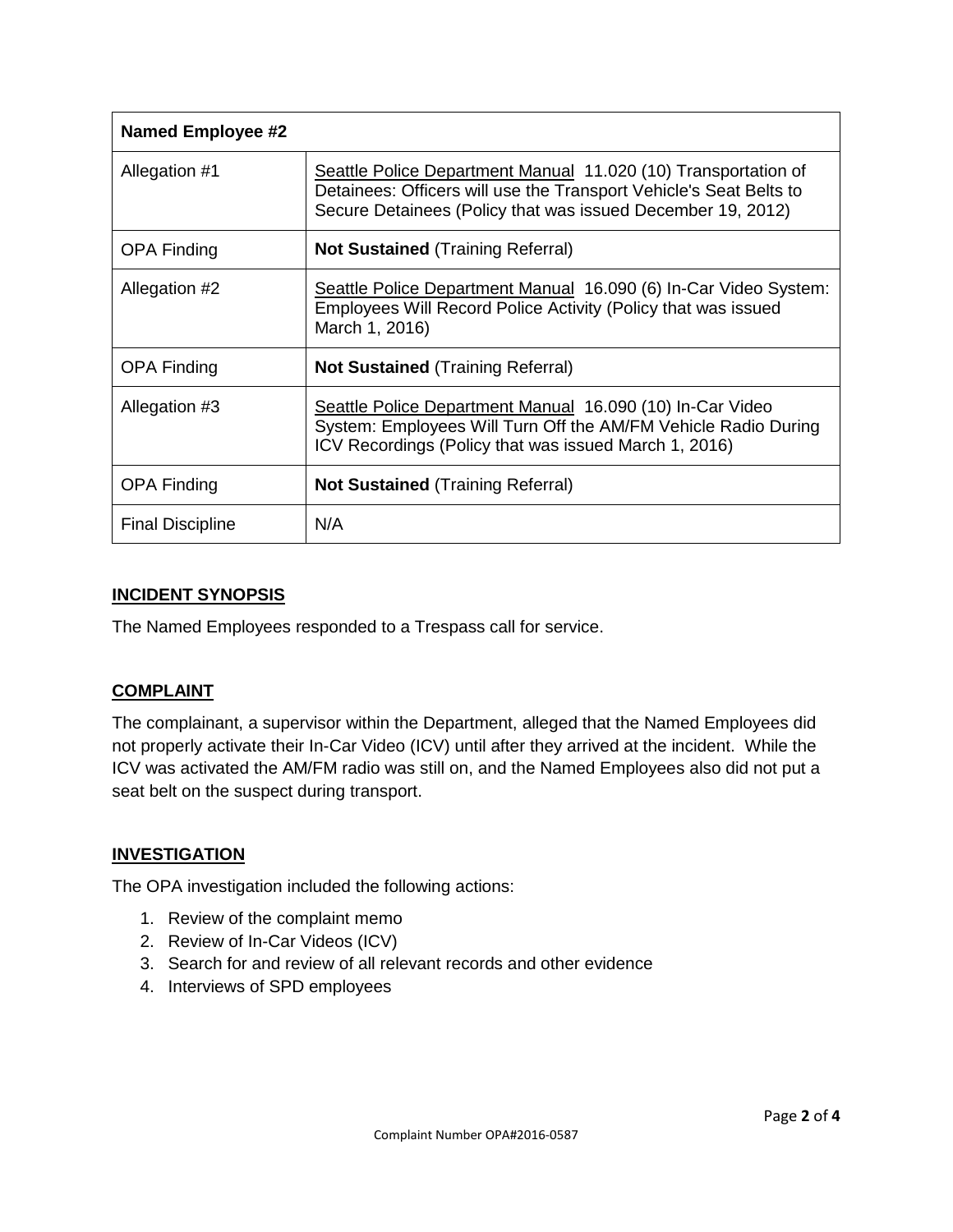## **ANALYSIS AND CONCLUSION**

The two Named Employees in this incident were paired together in a two-officer car. Both officers were not accustomed to working as a two-officer unit and regularly worked as solo officers in a car. The evidence from the OPA investigation appeared to indicate that one or both of the two officers improperly "synched" the wireless ICV microphone which may have caused the ICV system to fail. The evidence also showed that the two officers manually activated the ICV once they realized it had not been recording as they had assumed.

The preponderance of the evidence showed that the prisoner was not properly secured with a seatbelt in the back of the police car in which both Named Employees were assigned. There was some indication that the prisoner had been uncooperative, however, there was not a preponderance of evidence to show she was enough of a risk to warrant the lack of seat belting. Also, it appeared this was an inadvertent and unintentional lapse on the part of one or both of the two officers.

The preponderance of the evidence showed that the AM/FM radio was audible in the police car assigned to the two Named Employees while the ICV system was recording. The evidence also showed this was not the regular car assigned to either officer and, as an older model car, it was not equipped with the automatic radio mute function installed in the police cars the two Named Employees were more accustomed to operate.

## **FINDINGS**

## **Named Employee #1**

#### Allegation #1

The evidence showed that the Named Employee would benefit from additional training. Therefore a finding of **Not Sustained** (Training Referral) was issued for *In-Car Video System: Employees Will Record Police Activity.*

#### Allegation #2

The evidence showed that the Named Employee would benefit from additional training. Therefore a finding of **Not Sustained** (Training Referral) was issued for *Transportation of Detainees: Officers will use the Transport Vehicle's Seat Belts to Secure Detainees.*

#### Allegation #3

The evidence showed that the Named Employee would benefit from additional training. Therefore a finding of **Not Sustained** (Training Referral) was issued for *In-Car Video System: Employees Will Turn Off the AM/FM Vehicle Radio During ICV Recordings.*

**Required Training:** Named Employee #1 should receive specific coaching and counseling from his supervisor regarding the following.

 How to conduct an ICV system check and wireless microphone synch in a two-person car, both as a driver and as the passenger.